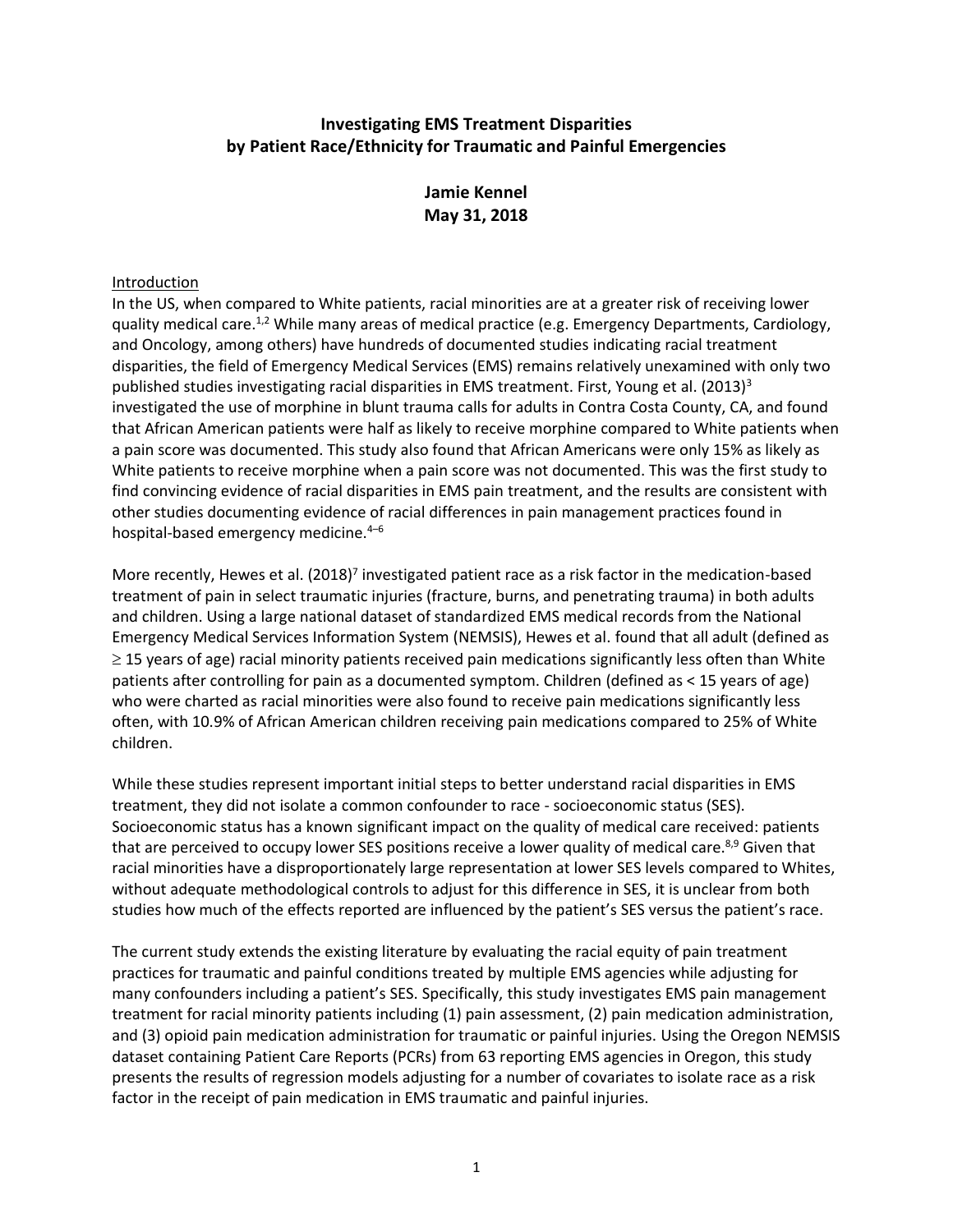This project is supported by the Health Resources and Services Administration (HRSA) of the U.S. Department of Health and Human Services (HHS) under grant number H54RH00049, Rural Hospital Flexibility Program. This information or content and conclusions are those of the author and should not be construed as the official position or policy of, nor should any endorsements be inferred by HRSA, HHS or the U.S. Government. This study received approval from the Institutional Research Boards of both the Oregon Public Health Division / Multnomah County Health Department and the Oregon Institute of Technology.

## Methods

This study is a quantitative retrospective cross-sectional analysis of pain medication administration practices of EMS PCRs from specific call types (described below) captured in the Oregon NEMSIS dataset from January 1, 2015 through December 31, 2017. Participation in the Oregon NEMSIS dataset during this time period was a voluntary process for EMS agencies and not all EMS agencies contributed. Consequently, this convenience sample of EMS agencies may not be representative of all EMS agencies in the state. Of the estimated 359 total EMS transporting and non-transporting EMS agencies in Oregon in 2017, 67 of the 125 transporting agencies and 21 of the 234 non-transporting agencies contributed PCRs to NEMSIS. Of these 89 contributing EMS agencies, this analysis selected 100% of the PCRs that matched the inclusion criteria (described below) which resulted in PCRs from 63 unique EMS agencies used in the analysis. Given the relatively broad selection criteria below, it is likely the remaining agencies that did not have PCRs represented in this analysis had very low call volumes and thus did not have PCRs that met the inclusion criteria over the 2-year period being investigated. While caution should be taken when considering generalizing these findings to the entire state, this dataset currently represents the most comprehensive picture of EMS treatment in the State of Oregon.

## *Inclusion and Exclusion Criteria*

As this study was focused on pain medication practices, PCRs were selected for inclusion for EMS calls for an adult patient (> 17 years of age) where the Primary Impression of the EMS provider on scene who was providing medical treatment was either a traumatic injury or a complaint of pain. The Primary Impression is a field used in PCRs that captures the EMS provider's impression of the most significant condition that the patient is suffering from after making contact and assessing the patient.

A number of exclusion criteria were utilized to ensure all PCRs used in the analysis were eligible to receive pain medications (Figure 1). The first exclusion criteria limited the sample to PCRs that indicated that EMS providers were on the scene of the emergency who were certified at the Paramedic level. The Level of Service variable within the NEMSIS dataset captures the "highest level of service the agency provides to every encounter" for a given EMS agency. The following levels of service values were suppressed to isolate EMS agencies with Paramedics: Community Paramedic, Critical Care Paramedic, EMT, EMT Intermediate, Nurse, Nurse Practitioner, and Physician. This exclusion resulted in suppressing 3,466 PCRs (3.1%). Next, as most pain medications provided in EMS are opioids (99% in this sample), a common contraindication for administering opioids is a patient with symptoms of respiratory distress or altered mental status. Any patient who had a primary symptom that indicated respiratory distress or altered mental status was suppressed from the sample, resulting in 2,484 (2.3%) PCRs being suppressed. Combining the two exclusion criteria noted above suppressed 5,910 unique PCRs (5.4%) from the sample. And finally, a systolic blood pressure (SBP) less than 90 mmHg<sup>10</sup>, or 100 mmHg<sup>11</sup> in some treatment protocols, is a common contraindication for administering pain medications in EMS practice. Interestingly, while only 1.3% of PCRs in the sample contained an SBP less than 90 during the entire EMS medical encounter, neither the presence of a low SBP, or indeed the presence of any SBP, appeared to have an association with pain medication administration, and so SBP was not incorporated as a control.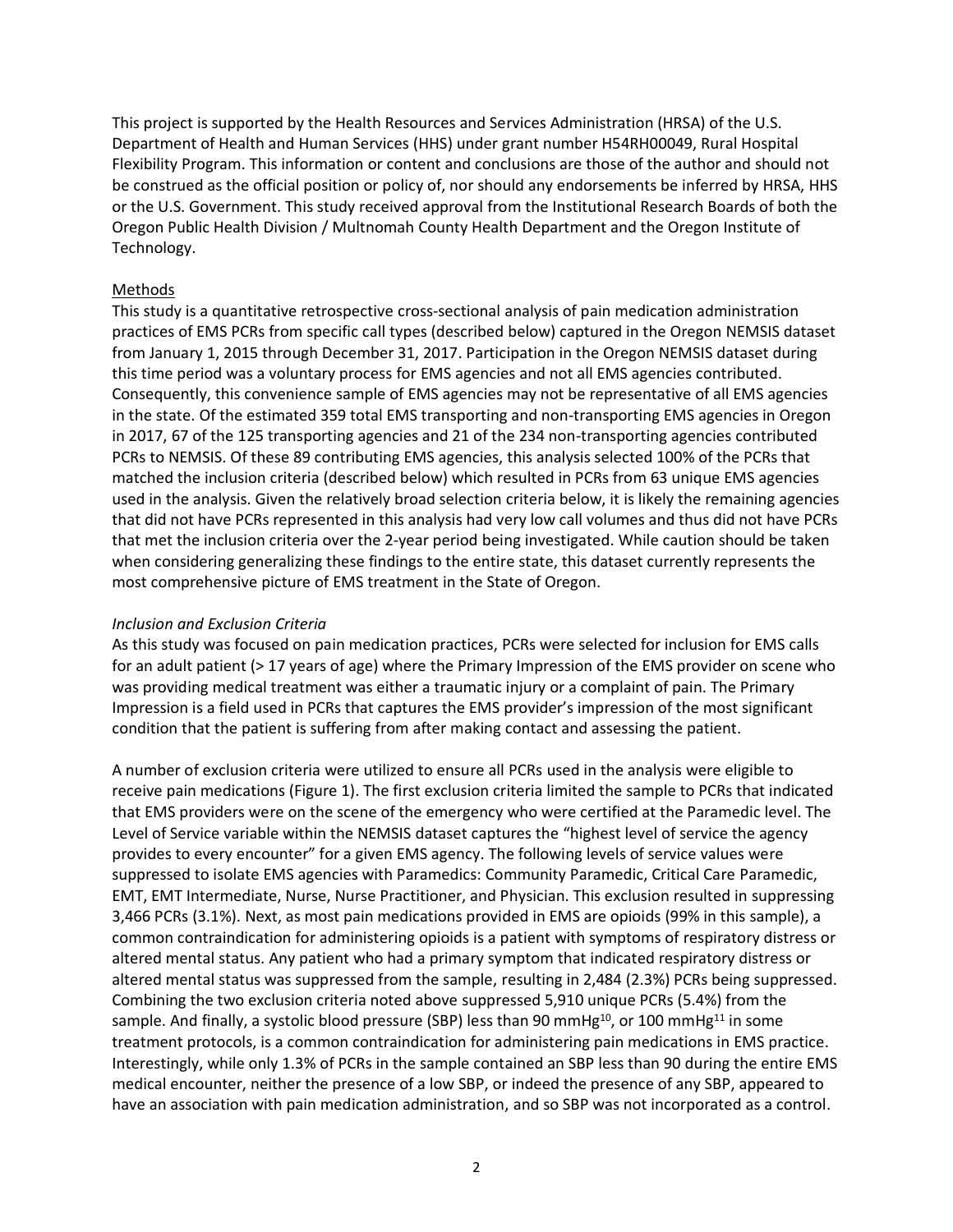

Figure 1. Data Selection Process

## *Outcome and Predictor Variable*

The primary outcome variable was the dichotomous presence of a pain medication included on the PCR. There were 115 unique medication values in the sample of PCRs and the following medications were identified as pain medications: Acetaminophen, Ketorolac, Fentanyl, Morphine, Hydromorphone, and Ketamine.

The primary predictor value was patient race/ethnicity. The sample of PCRs used in this analysis spanned two versions of the NEMSIS data structure, versions 2 and 3, which allowed EMS medical providers to record patient race and ethnicity differently. For NEMSIS version 2, a single patient race and ethnicity value was allowed for each PCR with the following race categories: White, African American, Asian, Native American Indian, Hawaiian, Pacific Islander and Other. Ethnicity values were recorded as either Hispanic (or Latino) or non-Hispanic. Using these two variables, a third recoded variable was created with a series of mutually exclusive dichotomous values, including Hispanic, non-Hispanic White, non-Hispanic African American, non-Hispanic Asian, non-Hispanic Native American, non-Hispanic Hawaiian or Other Pacific Islander, non-Hispanic Other, and non-Hispanic Unknown.

NEMSIS version 3 grouped race and ethnicity values into a single field and allowed multiple race/ethnicity values to be selected for each patient. For analysis and reporting purposes, values that contained a single race or ethnicity value were recoded into the appropriate race/ethnicity variable with the same rules used for NEMSIS version 2. Race/ethnicity values that contained multiple race/ethnicity values (i.e. "Native Hawaiian or Other Pacific Islander, Hispanic or Latino, American Indian or Alaska Native, White") were recoded as "other". Charts with multiple race/ethnicity values that met this criterion represented 0.1% of the total sample of PCRs.

For both versions of NEMSIS used in this study, PCRs with race/ethnicity values of Not Recorded, Not Known, Not Applicable, and null values were recoded as Unknown. Patients coded as non-Hispanic Native American or non-Hispanic Hawaiian or Other Pacific Islander were included in the Other race/ethnicity due to small sample populations. For reporting simplicity, the term "non-Hispanic" was removed from subsequent race/ethnicity references. This recoding effort recoded 99.4% of the originally provided race/ethnicity PCRs into the final race/ethnicity categories of White, African American, Hispanic or Latinx, Asian, Other, and Unknown values (Table 1).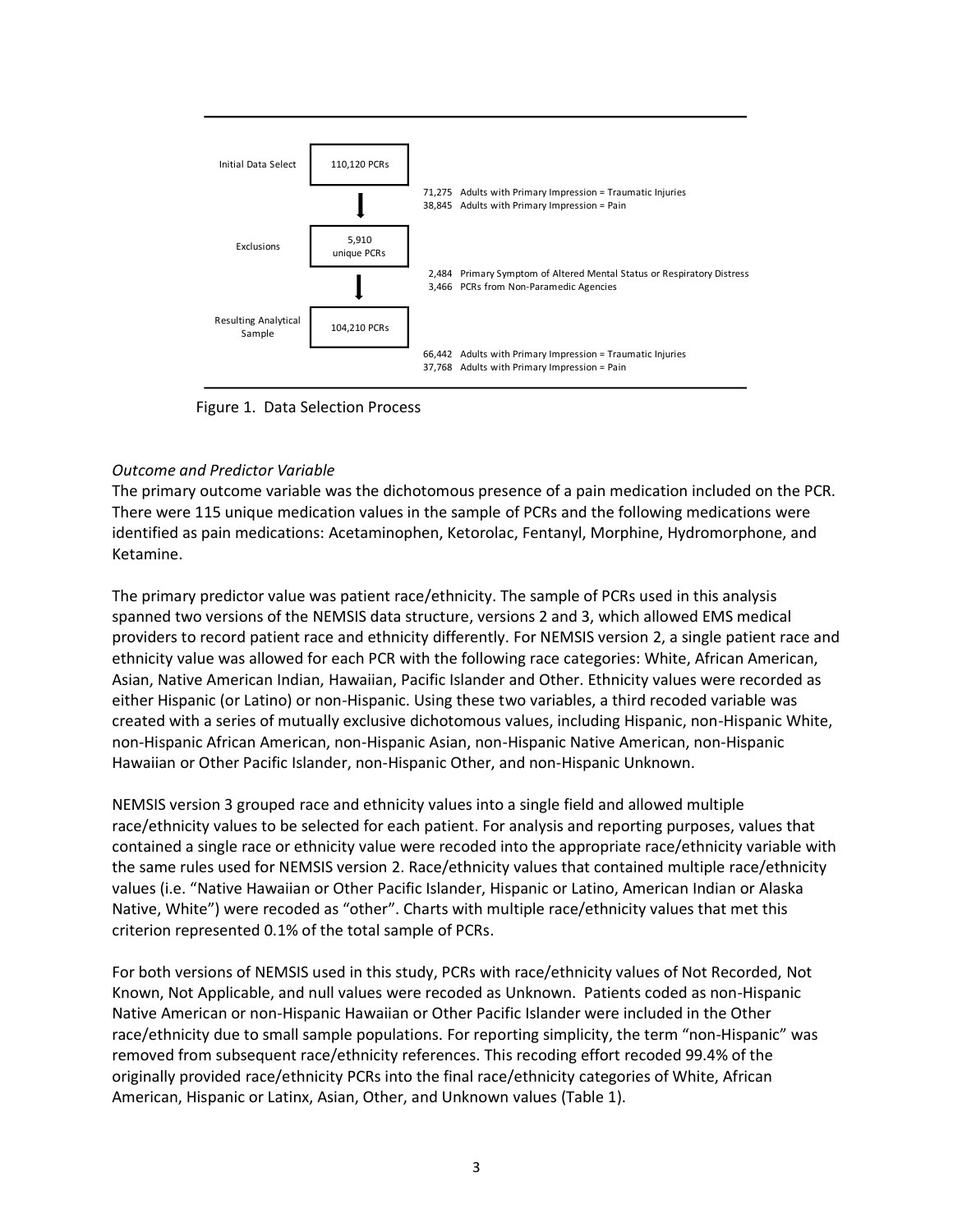## *Control Variables*

A number of control variables were incorporated to isolate the effect of our primary predictor variable. Pain scores (as charted in the PCR) were included as a control variable with values ranging from 0-10. The initial pain score that was charted in the PCR was used for this analysis as it arguably represented an influential pain score on administering pain medication, compared to an average or median pain score. Since two principal primary impressions were included (traumatic injuries and pain complaints) which each represent a wide severity of injuries, primary impression values were also included as a statistical control. The charted gender of the patient was included as a control as well as the patient's age in years. Finally, the patient's type of insurance was incorporated as a control variable with the following NEMSIS values: Private, Medicaid, Medicare, No Insurance, Government Insurance, Other Insurance, and Unknown Insurance.

In addition to providing descriptive statistics characterizing the social demographics, charted pain characteristics, and pain medication dosage variation, multiple regression models were performed stratified by zip code (the location of the scene where the patient was met by the EMS medical team) to stratify the PCR into Urban and Rural segments (as determined by the Oregon Office of Rural Health zip code definitions).

## Results

Of the 110,120 PCRs provided in the initial data select, 5,910 PCRs met exclusion criteria and were suppressed, leaving an analytical sample of 104,210 PCRs for analysis (Figure 1).

#### *Descriptive Analysis*

Table 1 provides bivariate descriptive statistics for the social demographic variables of the sample by race/ethnicity. There are 63 unique EMS agencies represented in the sample and about 66% of all PCRs taking place in urban zip codes. The average patient age is 57 (SD 22) with White patients slightly older (59, SD 22) than the average in the sample and 13 years older than the average age of Black patients (46, SD 18) in the sample. A slight overall majority of the PCRs in the sample are for female patients (52%) with significant variation in gender by patient race. Patient insurance status has considerable variation by race, and, notably, rates of private insurance for Black patients are approximately one half that of White patients, while rates of Medicaid (16.7 versus 7.1) and No Insurance (23.3 versus 15.0) are considerably higher for Black patients when compared to White patients.

Table 2 presents the bivariate descriptive statistics on pain assessment and pain treatment variables by patient race/ethnicity. Overall, 64% of the sample is comprised of Traumatic Injuries (versus a primary impression of Pain) as described by the EMS provider on scene with mild variation by patient race. A pain score of 0-10 was charted for 38% of the sample with essentially equal representation for Black (40.6) and White (40.3) patients. Black patients reported a higher average pain score (6.3) when compared to White (4.7) patients. And finally, 18% of sample received pain medications, 99% of which were opioids, with 19% of Whites receiving pain medications while fewer Blacks (14%), Hispanics (15%) and Asians (14%) received pain medications (Figure 2).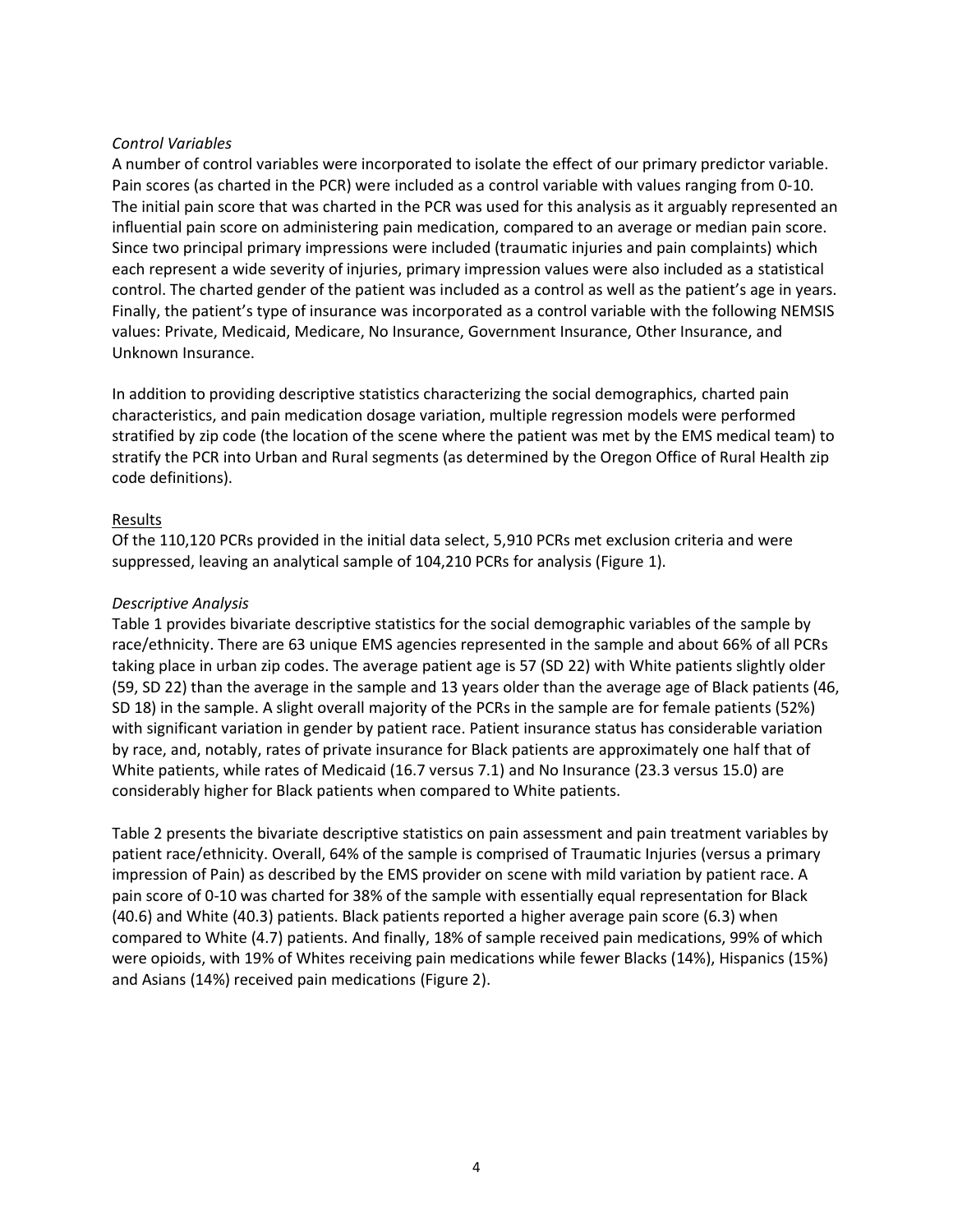

Figure 2. Pain Medication Administration by Race

The dose variation of fentanyl by patient race/ethnicity is presented in Table 3 and graphically represented in Figure 3 and Figure 4 below. Of the pain medication options demonstrated in the sample, fentanyl is by far the most common pain medication provided; fentanyl is given approximately 90% of the time when a pain medication is administered. The average amount of fentanyl provided for the entire medical encounter is 123 mcg with significant variation by urban and rural locations as well as patient race. Of the primary race/ethnicity variables analyzed, Black patients statistically received the largest average quantity (134 mcg) of fentanyl while Asian patients received the smallest quantity (114 mcg).



Figure 3. Average total quantity of fentanyl administered over the entire call, by race and demographic region.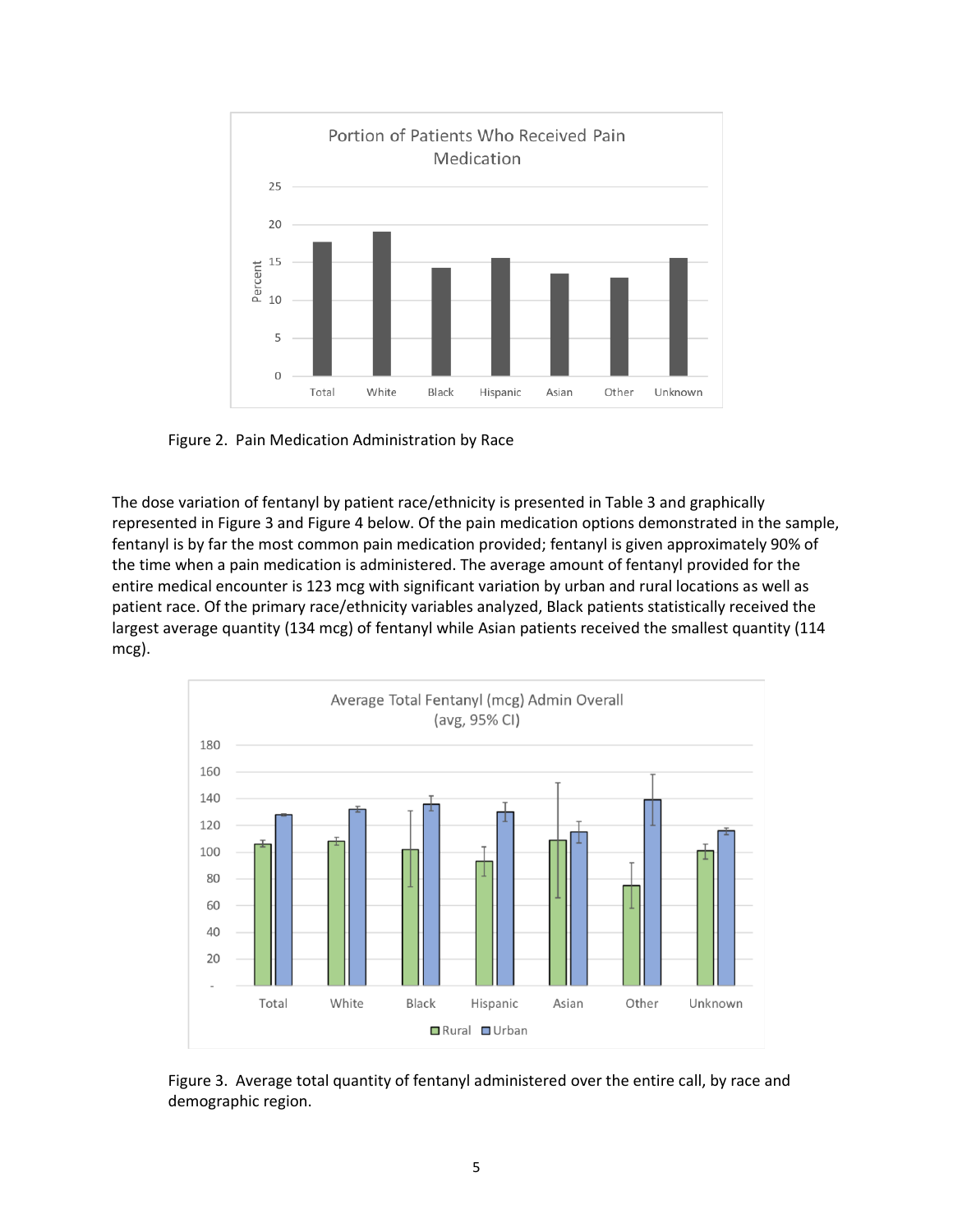

Figure 4. Average total quantity of fentanyl administered over the entire call, by race and first recorded pain score.

#### *Regressions*

Three multivariate logistic regressions were performed: (1) on the overall sample, (2) on the rural zip codes, and (3) on the urban zip codes to investigate geographical differences on the use of pain medication by patient race/ethnicity. Table 4, model 1 shows the unadjusted regression results for the overall sample by the baseline predictor variable. Importantly, it reports that patients in every racial minority category included in the analysis are less likely to receive pain medication compared to White patients. Model 2 (Table 4 and Figure 5 below) adjusts for pain medication variation from variations in pain scores, primary impressions, patient gender, anatomical location of the complaint, age of the patient, and the insurance status of the patient finding that all patient minorities, except Hispanic patients, remain less likely than White patients to receive pain medications. The largest adjusted disparity reported is for Black patients, who were 30% less likely (OR 0.60, 95% CI 0.53 – 0.68) to receive any type of pain medication compared to White patients in our sample, followed by Asian patients, who were 26% less likely (OR 0.64, 95%CI 0.50 – 0.83).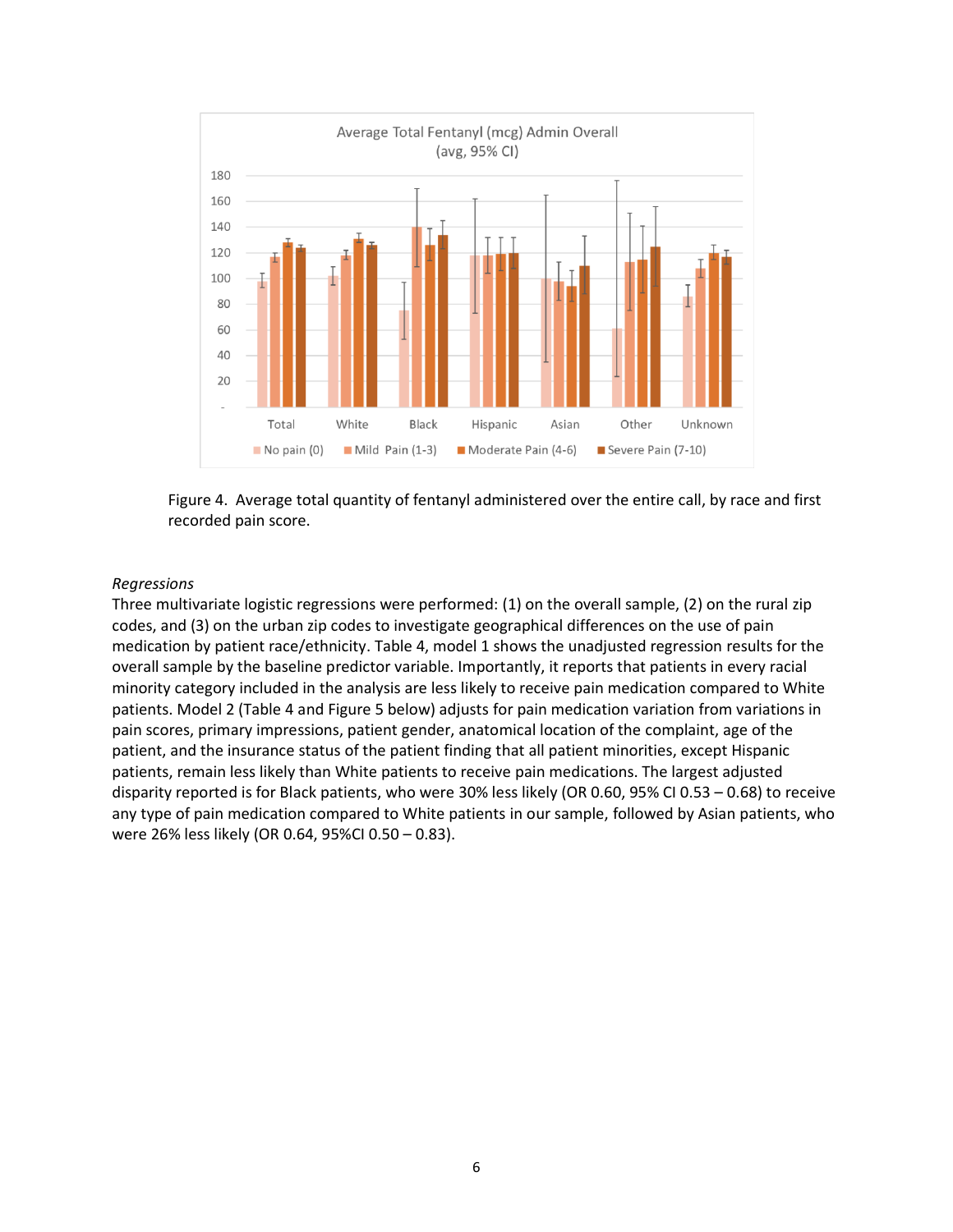

Figure 5. Analysis of adjusted pain medication administration practices by race. Odds ratios are presented with White patients as reference (bars indicate 95% confidence intervals).

In a similar fashion, Table 5 Model 1 reports on the unadjusted baseline regression results of patient race/ethnicity on pain medication administration. Given the small sample of racial minority patients in rural zip codes (12% of the racial minority population in the sample were in rural zip codes) they were combined into a single minority variable for the analysis on Table 5 and graphically represented in Figure 6 below along with results from Urban zip codes. Despite this aggregation, the adjusted odds ratio for racial minorities was not significant compared to White patients.



Figure 6. Analysis of adjusted pain medication administration practices by race, and demographic region (urban and rural). Odds ratios are presented with White patients as reference (bars indicate 95% confidence intervals)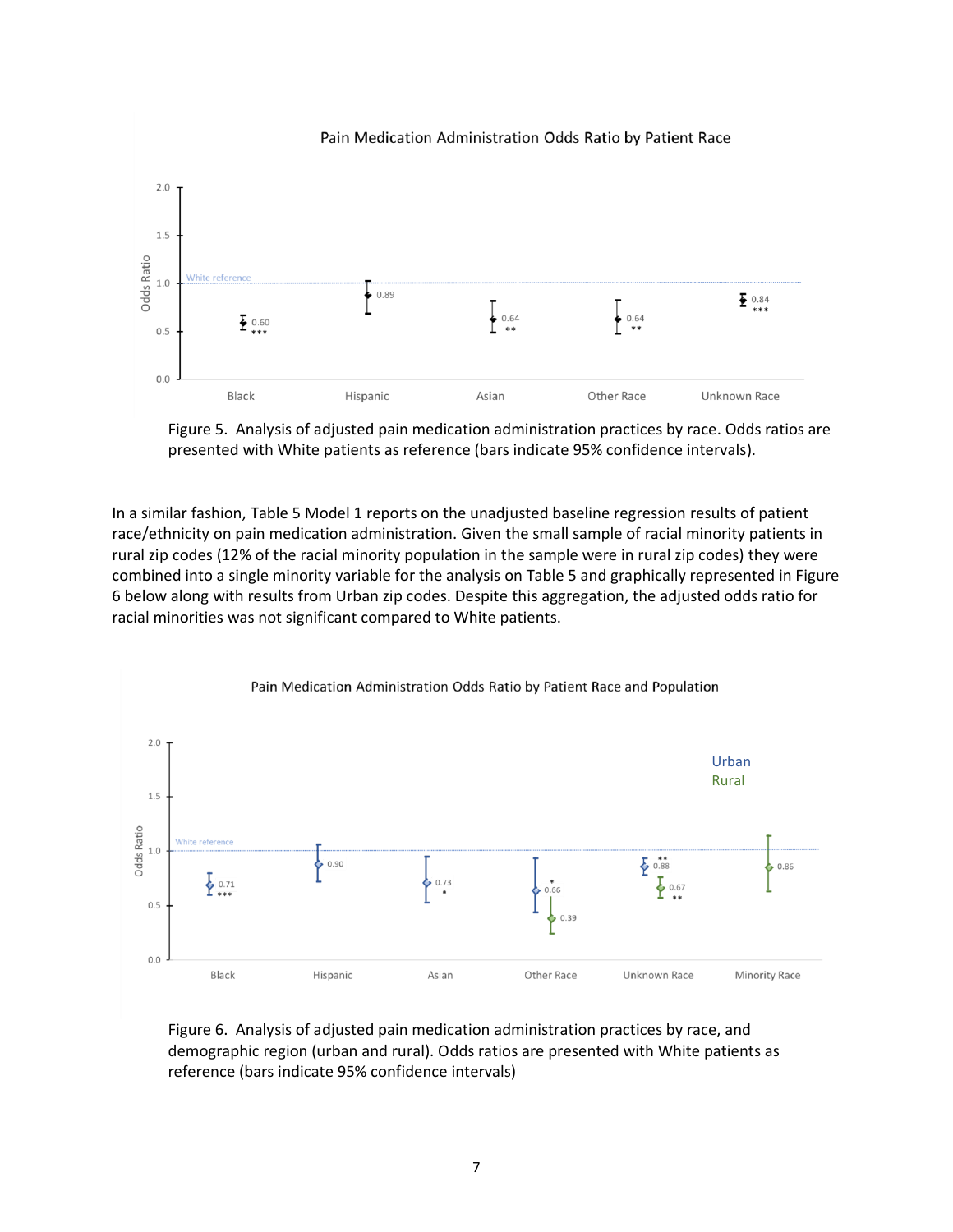Table 6 reports the regression results for PCRs in urban zip codes, again in two models (unadjusted and adjusted). Model 1 reports significant disparities for all racial minority patients when compared to White patients. Model 2 reports persistent and increasing disparities for Black patients (OR 0.71, 95%CI 0.62 – 0.82) and Asian patients (OR 0.73, 95%CI 0.55 – 0.97) but not Hispanic patients (OR 0.90, 95%CI 0.74 – 1.08) once controls are incorporated.

And finally, Table 7 reports the adjusted results from a separate regression analysis of pain medication administration by patient race/ethnicity and insurance status, finding evidence that Black patients with private insurance are 54% as likely (OR 0.46, p< .001), and Asian patients are 55% as likely (OR 0.45, p< .05) to receive any pain medication as White patients with private insurance. Black patients without insurance are 44% less likely (OR 0.56, p< .001) to receive any pain medication as White patients without insurance. And finally, both Black patients (OR 0.60, p< .001) and Asian patients (OR 0.64, p< .01) on Medicaid are significantly less likely to receive pain medications compared to White patients on Medicaid. There was no evidence of pain medication administration disparities by patient race for Medicare patients in the sample.

## Discussion

This investigation explored racial differences in pain medication administration practices of EMS providers from NEMSIS-contributing EMS agencies in Oregon for 911-initiated calls for a traumatic injury or a complaint of pain.

The primary finding in this analysis is evidence of EMS treatment differences in the receipt of pain medication for Black and Asian patients engaging with EMS for a traumatic injury or for a complaint of pain. Specifically, Black patients suffer the most severe treatment disparity and were 40% less likely to receive any pain medication compared to White patients when controlling for pain severity, primary impressions, patient gender, anatomical location of the complaint, age of the patient, and the insurance status of the patient. There was no evidence for EMS pain treatment disparities for Hispanic / Lantinx patients in urban or rural locations in Oregon. Results were inconclusive for pain treatment disparities for the aggregate racial minority variable (Hispanic, Asian and Black patients) in rural zip codes, where the sample population of Black and Asian patients in rural zip codes was extremely small, likely contributing to a lack of statistically significant findings.

While the primary regression analysis (Tables 4-6) controlled for the contribution that a patient's insurance status had on that patient's receipt of pain medication, the secondary analysis (Table 7) investigated adjusted racial treatment differences for patients who were matched on insurance status. Interestingly, for patients with private health insurance, an indication of the presence of a full-time job for the patient or their immediate family member, there is evidence to support that the treatment disparity for both Black and Asian patients compared to White patients is larger than when compared to all insurance types. Evidence of this increased treatment disparity was also present in Black and White patients that indicated that they do not have health insurance.

Both the primary and secondary findings indicate that prior EMS studies on differences in treatment by patient race that did not incorporate patient insurance status, or other proxy measure of SES, likely underestimated the treatment disparity. This study also adds to the body of evidence supporting the unique contribution race has, above and beyond SES, on impacting medical treatment for racial minorities.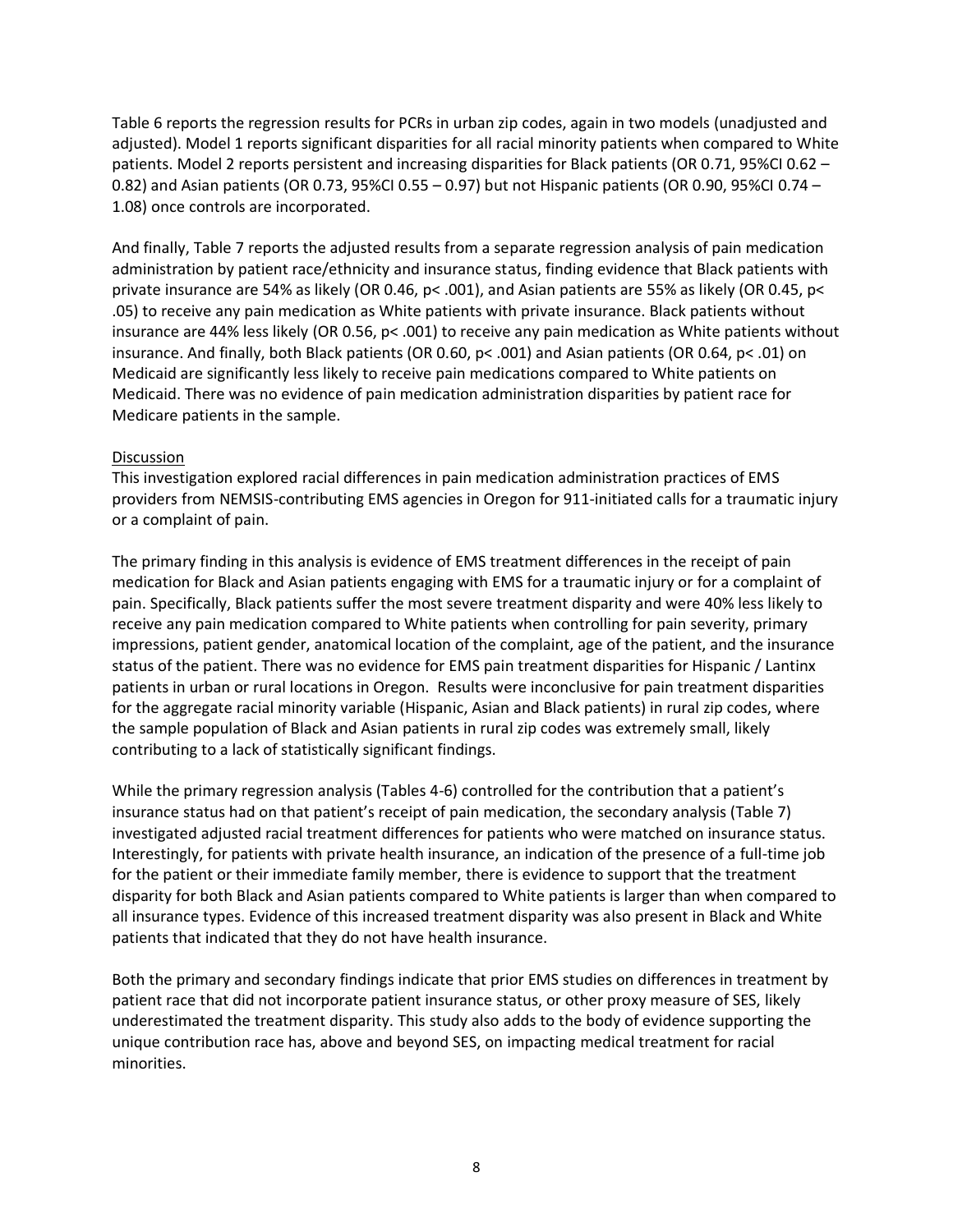While this study is focused on determining the presence of treatment differences in EMS practice by patient race, there are a number of resources, rooted in a long history of examining disparities that should help guide our understanding of why this takes place, and which, in turn, can serve to inform our next steps. Some of the most promising research, in my view, related to addressing the challenge of treatment disparities suggests an increase in provider awareness of treatment disparities, an understanding that some call types are more likely to produce disparities, and correcting false understandings of race as a biological versus social construct can be important next steps for EMS agencies seeking to reduce treatment disparities.<sup>1,12-14</sup>

#### Limitations

This study is not without limitations. First, it utilizes a retrospective convenience sample of PCRs, that, while statewide in scope, was not generated randomly. This may limit the generalizability of the findings as EMS agencies that contribute to the NEMSIS dataset may have unforeseen, and thus likely unaccounted for, commonalities. Also, NEMSIS PCR data is event-based and not patient-based, thus allowing two different EMS agencies to upload a PCR on the same patient as two different events. While this presents some data challenges, it is unlikely to influence the data for one patient race over another. Another limitation is either the inconsistent use of, or the inconsistent charting of, systolic blood pressure (SBP). While most EMS protocols in Oregon have a minimum SBP for which opioids can be administered, there was a larger percentage of patients that received opioids that did not have any charted SBP in their PCR than patients that did have a charted SBP. For this reason, SBP was not incorporated as an exclusion criterion. For the majority of patients included in this analysis who were suffering from traumatic injuries and/or pain it is likely that their SBP be biased toward higher versus lower blood pressures and there is no clear indication that excluding SBP as an exclusion criterion would influence the data for one race over another. Finally, the use of the patient's insurance status in an attempt to control for differences in the patient's SES may have been incomplete, leaving an unknown portion of the treatment variability results due to variation in SES and not patient race alone.

#### **Conclusions**

In summary, these results indicate a consistent reduction in pain medication treatment by EMS medical providers for patients characterized as racial minorities suffering from traumatic injuries or with a complaint of pain. This evidence is consistent with treatment disparities by race found in other areas of medicine, as well as the limited EMS literature published on this topic. Next steps should include further investigation of disparities on other EMS call types, evaluation of the efficacy of mitigation practices (including provider awareness and training efforts), and to inform county and state policy mechanisms to motivate EMS agencies to provide equitable high-quality care for all patients.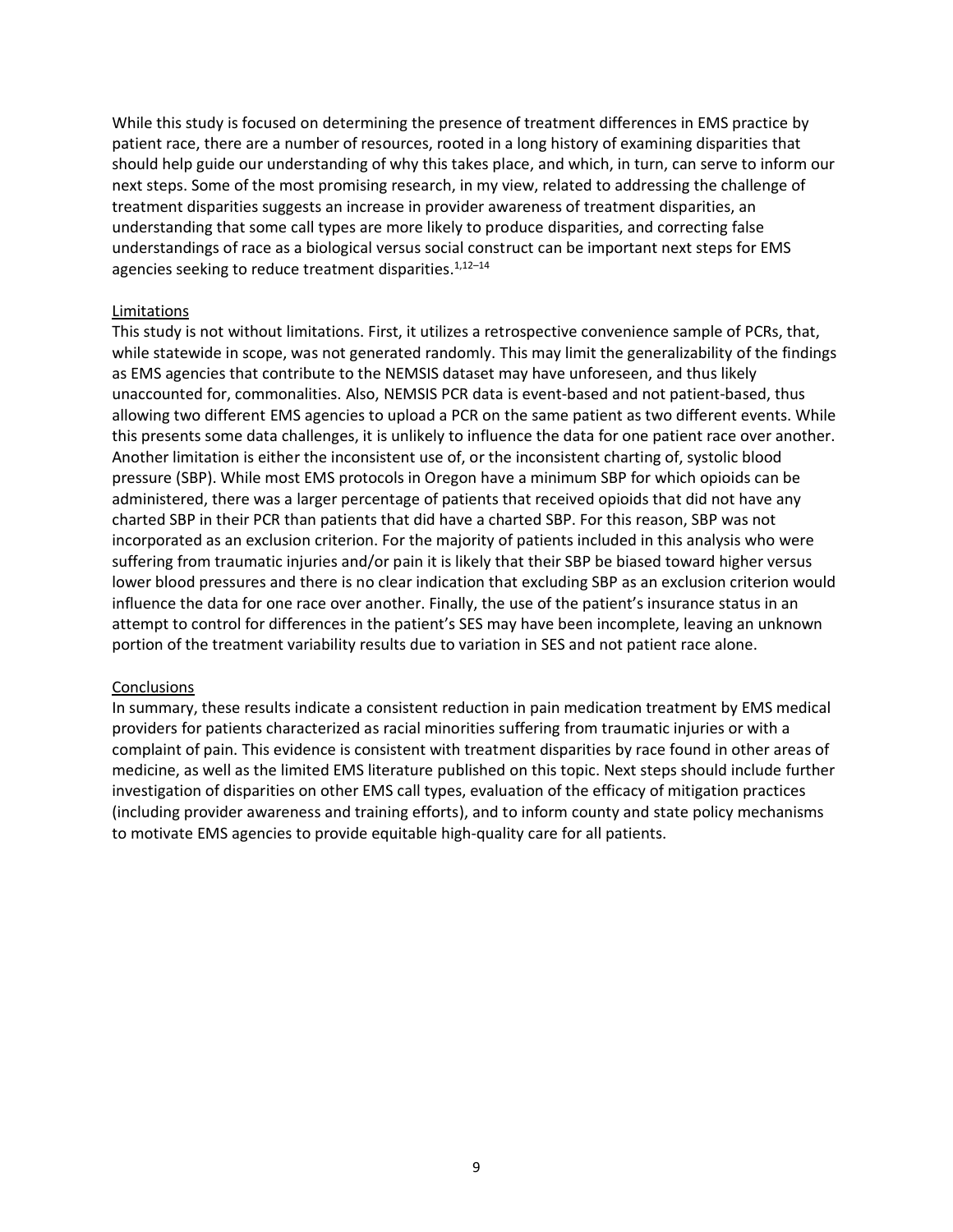### References

- 1. Smedley B, Stith AY, Nelson AR (Eds). *Unequal Treatment: Confronting Racial and Ethnic Disparities in Health Care.*; 2002. doi:10.17226/10260.
- 2. AHRQ. *2015 National Healthcare Quality and Disparities Report and 5th Anniversary Update on the National Quality Strategy*.; 2016.
- 3. Young MF, Hern HG, Alter HJ, Barger J, Vahidnia F. Racial differences in receiving morphine among prehospital patients with blunt trauma. *J Emerg Med*. 2013;45(1):46-52. doi:10.1016/j.jemermed.2012.07.088.
- 4. Todd KH. Ethnicity as a risk factor for inadequate emergency department analgesia. *JAMA J Am Med Assoc*. 1993;269(12):1537-1539. doi:10.1001/jama.1993.03500120075029.
- 5. Todd KH, Deaton C, D 'adamo AP, Goe L. Ethnicity and analgesic practice. *Ann Emerg Med*. 2000;35(1):11-16. doi:10.1016/S0196-0644(00)70107-7.
- 6. Mills AM, Shofer FS, Boulis AK, Holena DN, Abbuhl SB. Racial disparity in analgesic treatment for ED patients with abdominal or back pain. *Am J Emerg Med*. 2011;29(7):752-756. doi:10.1016/j.ajem.2010.02.023.
- 7. Hewes HA, Dai M, Mann NC, Baca T, Taillac P. Prehospital pain management: Disparity by age and race. *Prehospital Emerg Care*. 2017;3127(October):1-9. doi:10.1080/10903127.2017.1367444.
- 8. Williams DR, Priest N, Anderson N. Understanding Assocations between Race, Socioeconomic Status and Health: Patterns and Prospects. *Heal Psychol*. 2016;35(4):407-411. doi:10.1037/hea0000242.
- 9. Ver Ploeg M, Perrin E, eds. *National Research Council (US) Panel on DHHS Collection of Race and Ethnic Data: Appendix C, Recommendations on the Use of Socioeconomic Position Indicators to Better Understand Racial Inequalities in Health.* Washington (DC); 2004.
- 10. Council ECEMS. *East Cascades EMS Patient Treatment Protocols*.; 2016.
- 11. Daya M, Murray M, Rostogi R, et al. *Metro Regional EMS Consortium: Patient Treatment Protocols*.; 2017.
- 12. Burgess DJ, Phelan S, Workman M, et al. The effect of cognitive load and patient race on physicians' decisions to prescribe opioids for chronic low back pain: A randomized trial. *Pain Med (United States)*. 2014;15(6). doi:10.1111/pme.12378.
- 13. van Ryn M, Burgess DJ, Dovidio JF, et al. The impact of racism on clinical cognition, behavior, and clinical decision making. *NIH Public Access Author Manuscr*. 2011;8(1):199-218. doi:10.1017/S1742058X11000191.
- 14. Balsa AI, McGuire TG. Prejudice, clinical uncertainty and stereotyping as sources of health disparities. *J Health Econ*. 2003;22(1):89-116. doi:10.1016/S0167-6296(02)00098-X.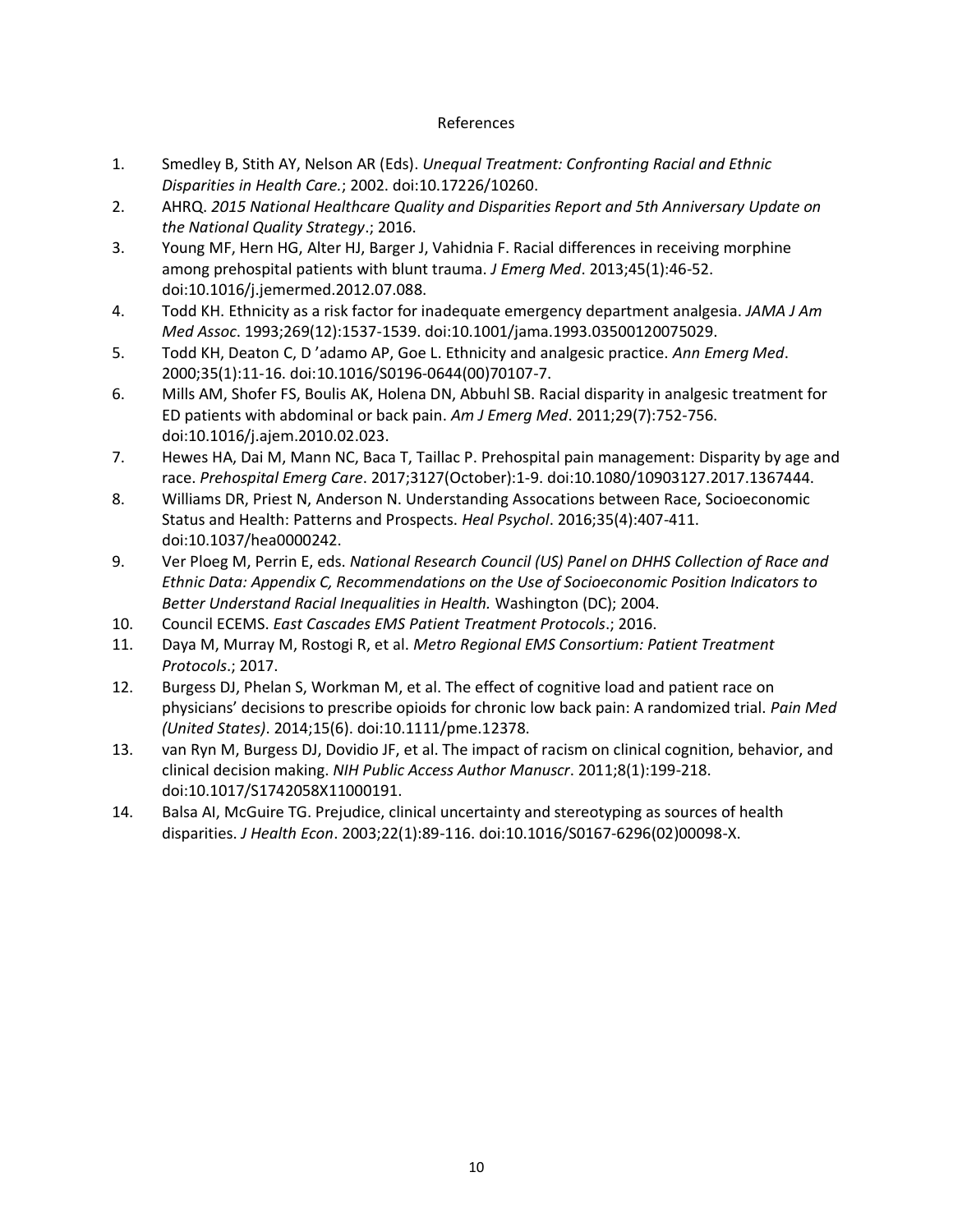#### **Table 1: Patient Demographics by Race**

|                                   | Total<br>(n) | White<br>(%) | <b>Black</b><br>(%) | Hispanic<br>(%) | Asian<br>(%) | Other<br>(%) | <b>Unknown</b><br>(%) |
|-----------------------------------|--------------|--------------|---------------------|-----------------|--------------|--------------|-----------------------|
| <b>Total PCRs</b>                 | 104,210      | 63.8         | 4.9                 | 3.6             | 1.4          | 1.2          | 25.2                  |
| Unique EMS Agencies (#)           | 63           | 59           | 32                  | 46              | 30           | 43           | 35                    |
| Calls in Urban Zip codes*         | 69,475       | 64.2         | 84.6                | 67.3            | 79.0         | 51.8         | 69.9                  |
| Calls in Rural Zip Codes*         | 25,458       | 27.8         | 3.0                 | 24.6            | 7.2          | 37.6         | 20.3                  |
| Calls in Other Zip codes**        | 9,277        | 8.0          | 12.3                | 11.7            | 13.8         | 10.6         | 9.8                   |
| Patient Age in Years - (mean, SD) | 57, 22       | 59, 22       | 46, 18              | 42, 18          | 57, 22       | 48, 20       | 57, 23                |
| Female Gender                     | 54,451       | 53.1         | 47.6                | 41.9            | 56.9         | 49.5         | 53.3                  |
| Private Insurance                 | 14,261       | 16.8         | 8.8                 | 13.1            | 13.5         | 17.1         | 6.6                   |
| Medicaid Insurance                | 7,500        | 7.1          | 16.7                | 11.5            | 9.7          | 15.2         | 4.5                   |
| Medicare Insurance                | 17,557       | 21.3         | 11.7                | 7.6             | 17.8         | 11.5         | 8.1                   |
| Other Government Insurance        | 1,302        | 1.5          | 1.0                 | 1.3             | 1.0          | 2.0          | 0.7                   |
| No Insurance                      | 16,146       | 15.0         | 23.3                | 29.5            | 26.2         | 17.5         | 12.4                  |
| Unknown or Other insurance        | 47,444       | 38.3         | 38.4                | 37.1            | 31.7         | 36.8         | 67.7                  |

Source: OR State NEMSIS data set

\* ORH zip code urban rural definition

\*\* zip codes in the PCR that were not located in the ORH zip code file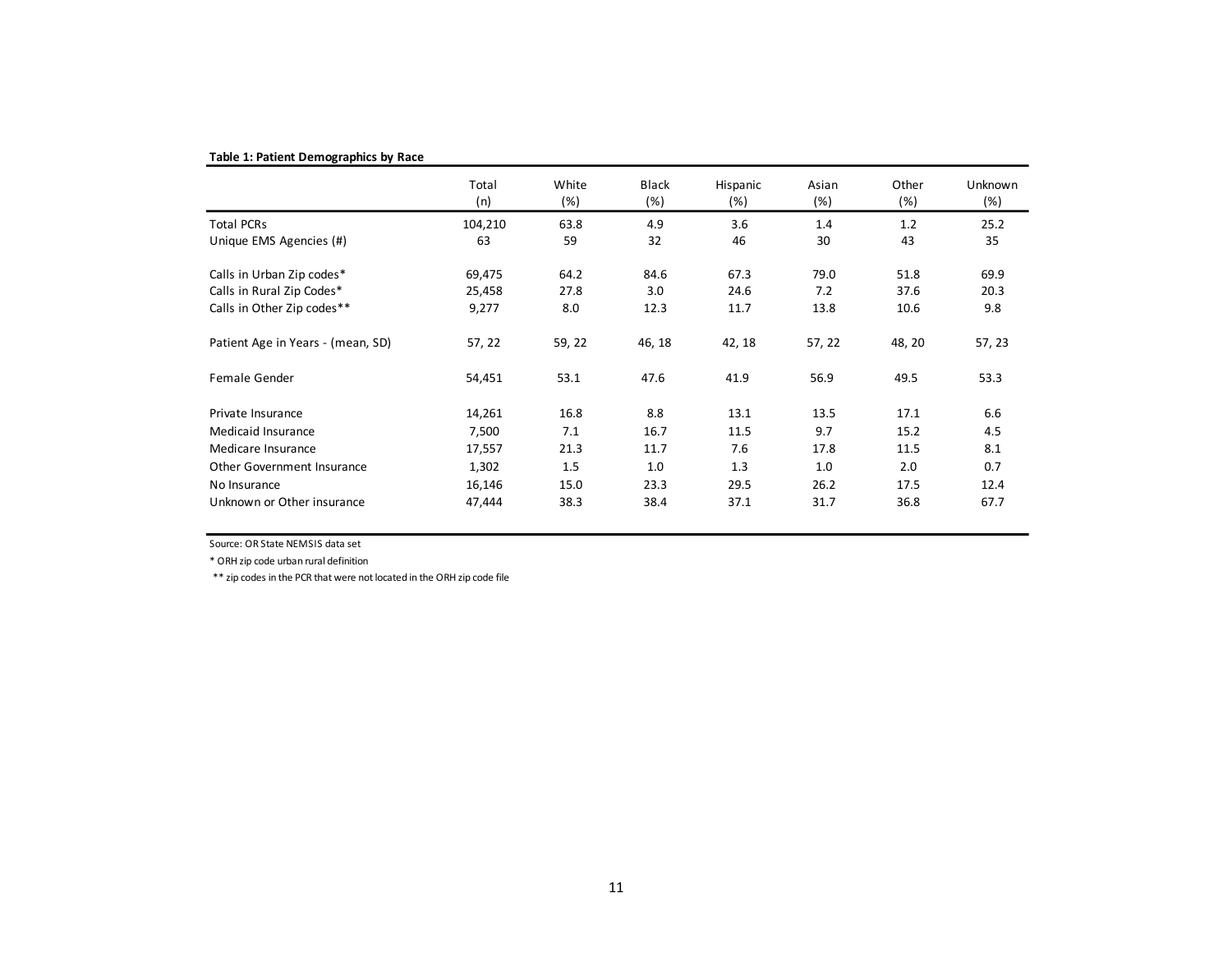#### **Table 2: Patient Pain Descriptives by Race**

|                                       | Total<br>(n) | White<br>(%) | <b>Black</b><br>(%) | Hispanic<br>(%) | Asian<br>(%) | Other<br>(%) | Unknown<br>(%) |
|---------------------------------------|--------------|--------------|---------------------|-----------------|--------------|--------------|----------------|
| <b>Total PCRs</b>                     | 104,210      | 63.8         | 4.9                 | 3.6             | 1.4          | 1.2          | 25.2           |
| Primary Impression = Traumatic Injury | 66,442       | 58.8         | 48.5                | 63.4            | 58.5         | 60.9         | 79.8           |
| Primary Impression = Pain             | 37,768       | 41.2         | 51.5                | 36.6            | 41.5         | 39.1         | 20.2           |
| PCRs with Charted Pain Measurement*   | 40,061       | 40.3         | 40.6                | 37.2            | 34.4         | 39.6         | 33.6           |
| mean pain score (avg, SD)**           | 4.9, 3.2     | 4.7, 3.2     | 6.3, 3.1            | 5.3, 3.1        | 4.6, 3.0     | 5.3, 3.2     | 4.9, 3.2       |
| No pain $(0)$                         | 5,782        | 15.0         | 6.9                 | 10.1            | 13.8         | 11.2         | 15.5           |
| Mild Pain $(1-3)$                     | 8,604        | 22.8         | 13.4                | 19.6            | 23.0         | 20.3         | 19.8           |
| Moderate Pain (4-6)                   | 11,797       | 29.5         | 25.4                | 32.4            | 34.1         | 26.9         | 29.8           |
| Severe Pain (7-10)                    | 13,878       | 32.8         | 54.3                | 37.9            | 29.1         | 41.6         | 34.9           |
| <b>Received Pain Medications</b>      | 18,482       | 19.1         | 14.3                | 15.6            | 13.6         | 13.0         | 15.6           |
| Received Non-Opioids                  | 145          | 0.2          | 0.1                 | 0.3             | 0.0          | 0.4          | 0.0            |
| Received Opioids <sup>#</sup>         | 18,356       | 19.0         | 14.3                | 15.4            | 13.6         | 12.6         | 15.6           |

Source: OR State NEMSIS data set

\* atleast one charted pain score

\*\* 1strecorded pain score

# while Ketamine is not an opioid it is included in this analysis as such due to it's inclusion in the treatment of severe pain.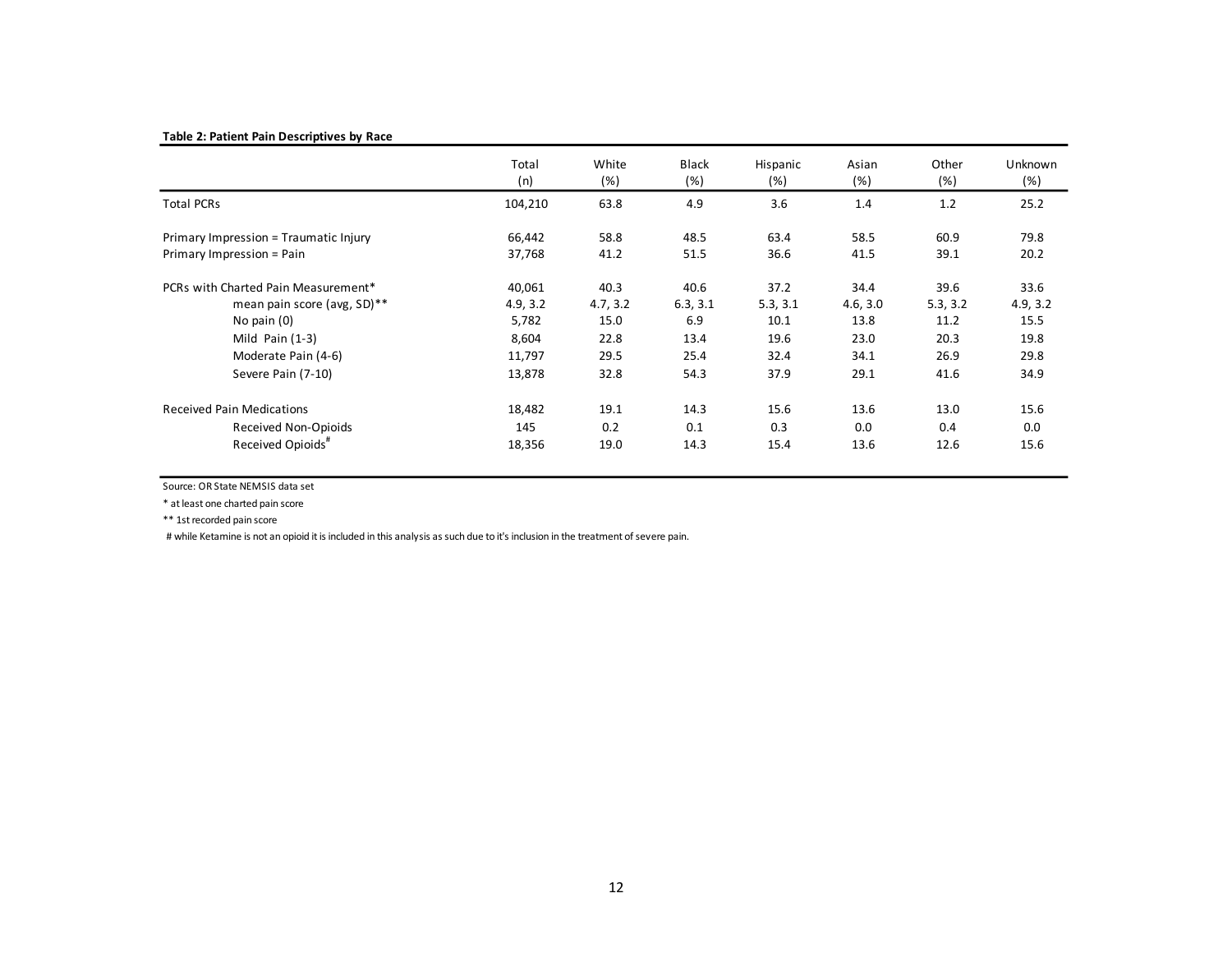#### **Table 3: Patient Fentanyl Dose Variation by Race (n=104,210)**

|                                                          | Total           | White            | <b>Black</b>    | Hispanic        | Asian           | Other           | Unknown          | $X^2$     |
|----------------------------------------------------------|-----------------|------------------|-----------------|-----------------|-----------------|-----------------|------------------|-----------|
|                                                          |                 |                  |                 |                 |                 |                 |                  |           |
| Cases Receiving Opioids (%)                              | 17.6            | 19.0             | 14.3            | 15.4            | 13.6            | 12.6            | 15.6             | p < 0.001 |
| Portion of Opioid Admin that are Fentanyl (%)            | 89.5            | 87.5             | 97.6            | 87.3            | 97.0            | 79.1            | 94.6             | p < 0.001 |
| Average Total Fentanyl (mcg) Admin Overall (avg, 95% CI) | 123 (122 - 125) | 126 (125-128)    | 134 (129 - 140) | 124 (119 - 130) | 114 (106 - 121) | 125 (111 - 140) | 114 (112 - 116)  | p < 0.001 |
| Rural zip codes                                          | 106 (104 - 109) | $108(105 - 111)$ | 102 (74 - 131)  | 93 (82 - 104)   | $109(66 - 152)$ | 75 (58 - 92)    | 101 (95 - 106)   | p < 0.026 |
| Urban zip codes                                          | 128 (127 - 129) | 132 (130 - 134)  | 136 (131 - 142) | 130 (123 - 137) | 115 (107 - 123) | 139 (120 - 158) | $116(113 - 118)$ | p < 0.001 |
| Average Total Fentanyl Admin by Pain Score Category*     |                 |                  |                 |                 |                 |                 |                  |           |
| No pain $(0)$                                            | 98 (93 - 104)   | 102 (95 - 109)   | 75 (53 - 97)    | $118(73 - 162)$ | $100(35 - 165)$ | $61(24 - 176)$  | 86 (78 - 95)     | p < .136  |
| Mild Pain $(1-3)$                                        | 117 (113 - 120) | 118 (115 - 122)  | 140 (109 - 170) | 118 (104 - 132) | $98(83 - 113)$  | $113(75 - 151)$ | $108(101 - 115)$ | p < .023  |
| Moderate Pain (4-6)                                      | 128 (125 - 131) | 131 (128 - 135)  | 126 (114 - 139) | 119 (106 - 132) | 94 (82 - 106)   | 115 (89 - 141)  | 120 (115 - 126)  | p < .003  |
| Severe Pain (7-10)                                       | 124 (121 - 126) | 126 (123 - 128)  | 134 (123 - 145) | 120 (108 - 132) | 110 (88 - 133)  | 125 (94 - 156)  | 117 (111 - 122)  | p < .021  |
|                                                          |                 |                  |                 |                 |                 |                 |                  |           |

Source: OR State NEMSIS data set

\* 1strecorded pain score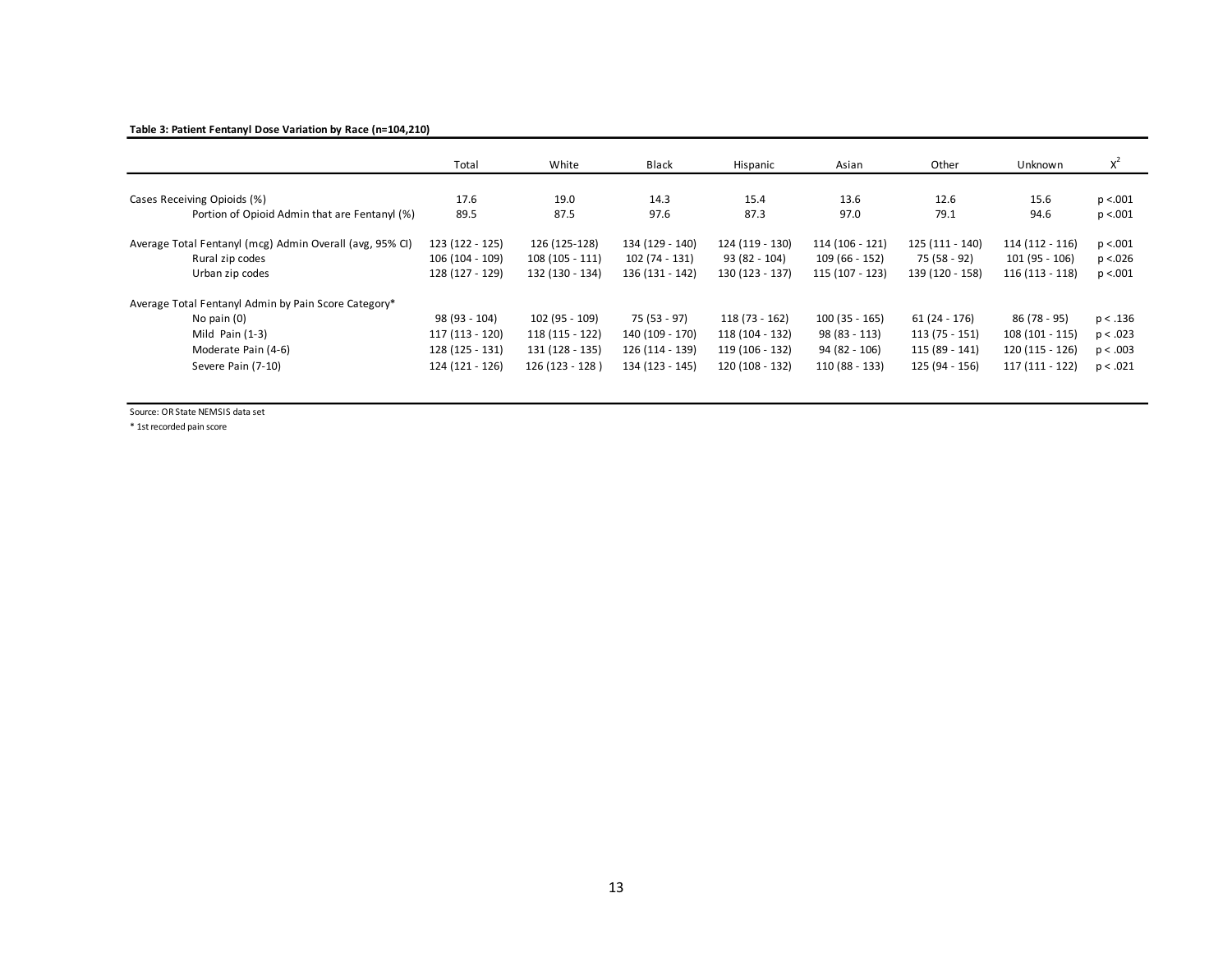| abic 4. mailiveriale cogistic negression or ration, nace on rain mealcation Administration (an zip codes) |          |           |                 |          |           |                 |  |  |  |
|-----------------------------------------------------------------------------------------------------------|----------|-----------|-----------------|----------|-----------|-----------------|--|--|--|
|                                                                                                           |          | Model 1   |                 |          | Model 2   |                 |  |  |  |
| Regressor                                                                                                 | log-odds | OR        | CI 95%          | log-odds | OR        | CI 95%          |  |  |  |
| White (referent)                                                                                          |          |           |                 |          |           |                 |  |  |  |
| <b>Black</b>                                                                                              | $-0.35$  | $0.71***$ | $(0.65 - 0.77)$ | $-0.51$  | $0.60***$ | $(0.53 - 0.68)$ |  |  |  |
| Hispanic                                                                                                  | $-0.24$  | $0.78***$ | $(0.72 - 0.86)$ | $-0.12$  | 0.89      | $(0.70 - 1.04)$ |  |  |  |
| Asian                                                                                                     | $-0.41$  | $0.66***$ | $(0.57 - 0.77)$ | $-0.45$  | $0.64**$  | $(0.50 - 0.83)$ |  |  |  |
| Other Race                                                                                                | $-0.46$  | $0.63***$ | $(0.53 - 0.74)$ | $-0.45$  | $0.64**$  | $(0.49 - 0.84)$ |  |  |  |
| Unknown Race                                                                                              | $-0.25$  | $0.78***$ | $(0.75 - 0.81)$ | $-0.18$  | $0.84***$ | $(0.78 - 0.90)$ |  |  |  |
| Pain Score#                                                                                               |          |           |                 | 0.60     | $1.06***$ | $(1.05 - 1.07)$ |  |  |  |
| Primary Impression                                                                                        |          |           |                 | 0.31     | $1.36***$ | $(1.28 - 1.46)$ |  |  |  |
| <b>Female Patient</b>                                                                                     |          |           |                 | 0.85     | $1.09**$  | $(1.03 - 1.15)$ |  |  |  |
| Anatomical Location                                                                                       |          |           |                 | 0.22     | $1.25***$ | $(1.23 - 1.26)$ |  |  |  |
| Patient Age                                                                                               |          |           |                 | 0.00     | 1.00      | $(1.00 - 1.00)$ |  |  |  |
| Private Insurance (referent)                                                                              |          |           |                 |          |           |                 |  |  |  |
| Medicaid Insurance                                                                                        |          |           |                 | $-0.67$  | $0.50***$ | $(0.45 - 0.57)$ |  |  |  |
| Medicare Insurance                                                                                        |          |           |                 | $-0.49$  | $0.61***$ | $(0.56 - 0.67)$ |  |  |  |
| No Insurance                                                                                              |          |           |                 | $-0.42$  | $0.66***$ | $(0.60 - 0.72)$ |  |  |  |
| Other Government Insurance                                                                                |          |           |                 | $-0.04$  | 0.97      | $(0.78 - 1.20)$ |  |  |  |
| Unknown or Other Insurance                                                                                |          |           |                 | $-0.57$  | $0.57***$ | $(0.53 - 0.61)$ |  |  |  |
| Constant                                                                                                  |          | $-1.534$  |                 |          | $-1.303$  |                 |  |  |  |
| Number of Cases                                                                                           |          | 104,210   |                 |          | 34,503    |                 |  |  |  |
| -2 log likelihood                                                                                         |          | 97,139    |                 |          | 33,958    |                 |  |  |  |
| Pseudo R2 (Nagelkerke)                                                                                    |          | 0.004     |                 |          | 0.080     |                 |  |  |  |

**Table 4: Multivariate Logistic Regression of Patient Race on Pain Medication Administration (all zip codes)**

Note: log-odds= logistic regression coefficient and OR=odds ratio

\* p< .05, \*\* p< .01, \*\*\* p< .001

# <sup>=</sup> initial pain score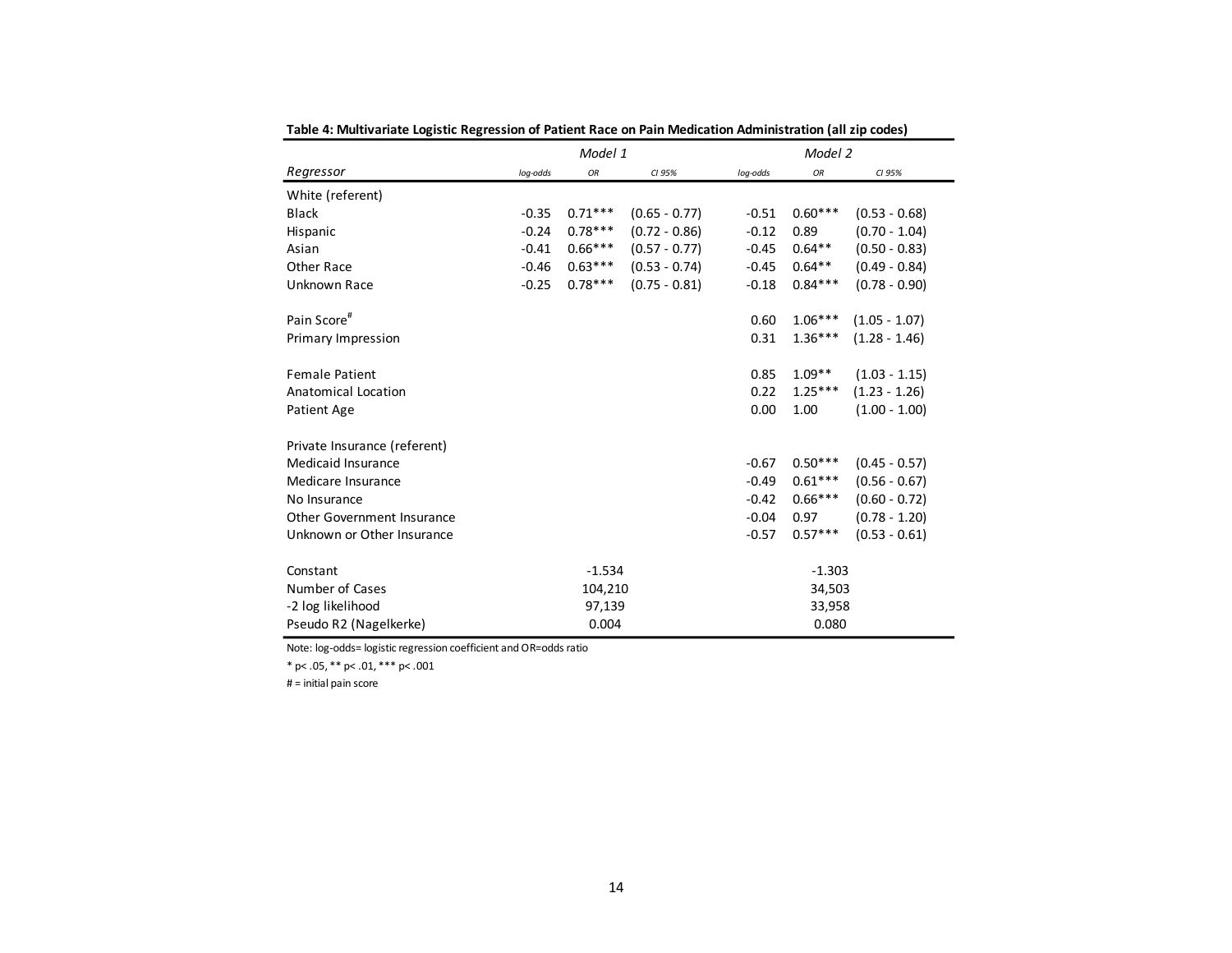|                              |          | Model 1   |                 |          | Model 2   |                 |          | Model 3   |                 |
|------------------------------|----------|-----------|-----------------|----------|-----------|-----------------|----------|-----------|-----------------|
| Regressor                    | log-odds | OR        | CI 95%          | log-odds | OR        | CI 95%          | log-odds | OR        | CI 95%          |
| White (referent)             |          |           |                 |          |           |                 |          |           |                 |
| <b>Black</b>                 | 0.16     | 1.17      | $(0.82 - 1.67)$ | $-0.60$  | 0.94      | $(0.45 - 1.98)$ |          |           |                 |
| Hispanic                     | $-0.35$  | $0.71***$ | $(0.59 - 0.84)$ | $-0.18$  | 0.84      | $(0.61 - 1.16)$ |          |           |                 |
| Asian                        | $-0.39$  | 0.68      | $(0.41 - 1.13)$ | $-0.41$  | 0.96      | $(0.32 - 2.85)$ |          |           |                 |
| Other Race                   | $-0.71$  | $0.49***$ | $(0.38 - 0.65)$ | $-0.93$  | $0.39***$ | $(0.25 - 0.63)$ | $-0.93$  | $0.39***$ | $(0.25 - 0.63)$ |
| Unknown Race                 | $-0.48$  | $0.62***$ | $(0.57 - 0.67)$ | $-0.40$  | $0.67***$ | $(0.58 - 0.77)$ | $-0.40$  | $0.67***$ | $(0.58 - 0.77)$ |
| Minority Race <sup>##</sup>  |          |           |                 |          |           |                 | $-0.15$  | 0.86      | $(0.64 - 1.15)$ |
| Pain Score#                  |          |           |                 | 0.17     | $1.18***$ | $(1.16 - 1.20)$ | 0.17     | $1.18***$ | $(1.16 - 1.20)$ |
| Primary Impression           |          |           |                 | 0.23     | $1.26**$  | $(1.10 - 1.44)$ | 0.24     | $1.27**$  | $(1.10 - 1.44)$ |
| <b>Female Patient</b>        |          |           |                 | $-0.04$  | 0.96      | $(0.86 - 1.07)$ | $-0.04$  | 0.96      | $(0.86 - 1.07)$ |
| Anatomical Location          |          |           |                 | 0.21     | $1.23***$ | $(1.20 - 1.26)$ | 0.21     | $1.23***$ | $(1.20 - 1.26)$ |
| Patient Age                  |          |           |                 | 0.00     | 1.00      | $(1.00 - 1.00)$ | 0.00     | 1.00      | $(1.00 - 1.00)$ |
| Private Insurance (referent) |          |           |                 |          |           |                 |          |           |                 |
| Medicaid Insurance           |          |           |                 | $-0.54$  | $0.58***$ | $(0.44 - 0.78)$ | $-0.54$  | $0.58***$ | $(0.44 - 0.78)$ |
| Medicare Insurance           |          |           |                 | $-0.35$  | $0.71***$ | $(0.60 - 0.84)$ | $-0.35$  | $0.71***$ | $(0.60 - 0.84)$ |
| No Insurance                 |          |           |                 | $-0.08$  | 0.92      | $(0.76 - 1.13)$ | $-0.07$  | 0.94      | $(0.76 - 1.13)$ |
| Other Government Insurance   |          |           |                 | 0.09     | 1.09      | $(0.74 - 1.62)$ | 0.08     | 1.09      | $(0.74 - 1.62)$ |
| Unknown or Other Insurance   |          |           |                 | $-0.54$  | $0.58***$ | $(0.50 - 0.68)$ | $-0.53$  | $0.59***$ | $(0.50 - 0.68)$ |
| Constant                     |          | $-1.3$    |                 |          | $-1.05$   |                 |          | $-1.05$   |                 |
| Number of Cases              |          | 25,458    |                 |          | 8,436     |                 |          | 8,436     |                 |
| -2 log likelihood            |          | 26,275    |                 |          | 8,649     |                 |          | 8,649     |                 |
| Pseudo R2 (Nagelkerke)       |          | 0.011     |                 |          | 0.165     |                 |          | 0.165     |                 |

**Table 5: Multivariate Logistic Regression of Patient Race on Pain Medication Administration (rural zip codes)**

Note: log-odds= logistic regression coefficient and OR=odds ratio

\* p< .05, \*\* p< .01, \*\*\* p< .001

# <sup>=</sup> initial pain score

## includes Black, Hispanic, and Asian races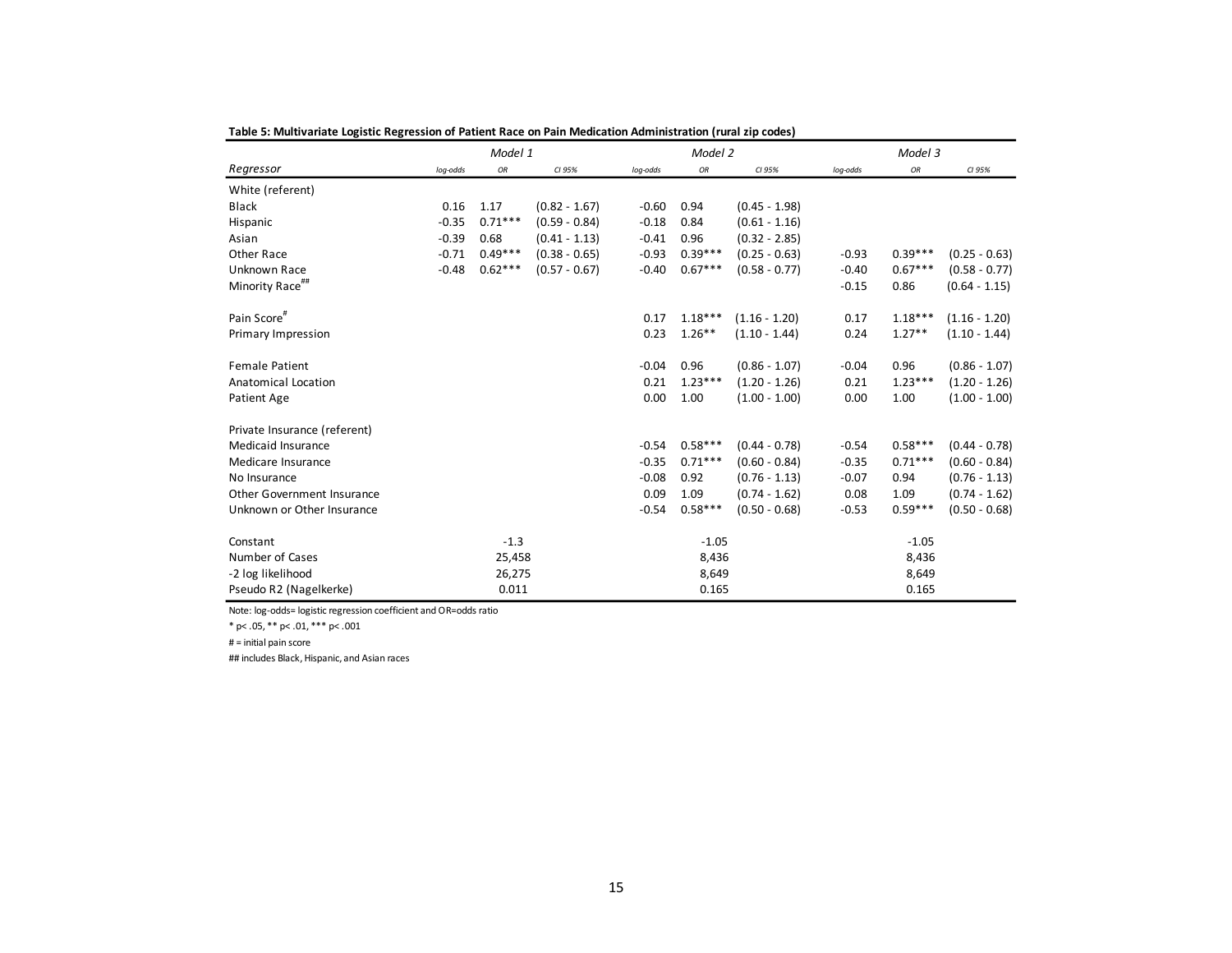| rabic of multivariate cogistic Regression or Fatient Race on Fain incuication Administration (diban zip codes) |          | Model 1   |                 |          | Model 2   |                 |  |
|----------------------------------------------------------------------------------------------------------------|----------|-----------|-----------------|----------|-----------|-----------------|--|
| Regressor                                                                                                      | log-odds | OR        | CI 95%          | log-odds | OR        | CI 95%          |  |
| White (referent)                                                                                               |          |           |                 |          |           |                 |  |
| <b>Black</b>                                                                                                   | $-0.27$  | $0.77***$ | $(0.70 - 0.84)$ | $-0.34$  | $0.71***$ | $(0.62 - 0.82)$ |  |
| Hispanic                                                                                                       | $-0.17$  | $0.85***$ | $(0.75 - 0.95)$ | $-0.11$  | 0.90      | $(0.74 - 1.08)$ |  |
| Asian                                                                                                          | $-0.25$  | $0.78***$ | $(0.66 - 0.92)$ | $-0.31$  | $0.73*$   | $(0.55 - 0.97)$ |  |
| Other Race                                                                                                     | $-0.46$  | $0.63***$ | $(0.50 - 0.81)$ | $-0.41$  | $0.66*$   | $(0.46 - 0.96)$ |  |
| Unknown Race                                                                                                   | $-0.18$  | $0.84***$ | $(0.80 - 0.88)$ | $-0.13$  | $0.88**$  | $(0.80 - 0.96)$ |  |
| Pain Score#                                                                                                    |          |           |                 | 0.02     | $1.02*$   | $(1.00 - 1.03)$ |  |
| Primary Impression                                                                                             |          |           |                 | 0.27     | $1.31***$ | $(1.20 - 1.42)$ |  |
| <b>Female Patient</b>                                                                                          |          |           |                 | 0.13     | $1.14***$ | $(1.06 - 1.22)$ |  |
| <b>Anatomical Location</b>                                                                                     |          |           |                 | 0.22     | $1.25***$ | $(1.23 - 1.27)$ |  |
| Patient Age                                                                                                    |          |           |                 | 0.00     | 1.00      | $(1.00 - 1.00)$ |  |
| Private Insurance (referent)                                                                                   |          |           |                 |          |           |                 |  |
| Medicaid Insurance                                                                                             |          |           |                 | $-0.54$  | $0.59***$ | $(0.51 - 0.67)$ |  |
| Medicare Insurance                                                                                             |          |           |                 | $-0.50$  | $0.61***$ | $(0.54 - 0.69)$ |  |
| No Insurance                                                                                                   |          |           |                 | $-0.34$  | $0.71***$ | $(0.63 - 0.80)$ |  |
| Other Government Insurance                                                                                     |          |           |                 | 0.02     | 1.02      | $(0.78 - 1.34)$ |  |
| Unknown or Other Insurance                                                                                     |          |           |                 | $-0.43$  | $0.65***$ | $(0.59 - 0.72)$ |  |
| Constant                                                                                                       |          | $-1.58$   |                 |          | $-1.352$  |                 |  |
| Number of Cases                                                                                                |          | 69,475    |                 |          | 22,145    |                 |  |
| -2 log likelihood                                                                                              |          | 63,425    |                 |          | 21,561    |                 |  |
| Pseudo R2 (Nagelkerke)                                                                                         |          | 0.002     |                 |          | 0.065     |                 |  |

**Table 6: Multivariate Logistic Regression of Patient Race on Pain Medication Administration (urban zip codes)**

Note: log-odds= logistic regression coefficient and OR=odds ratio

 $*$  p < .05,  $*$  \* p < .01,  $*$  \* \* p < .001

# = initial pain score